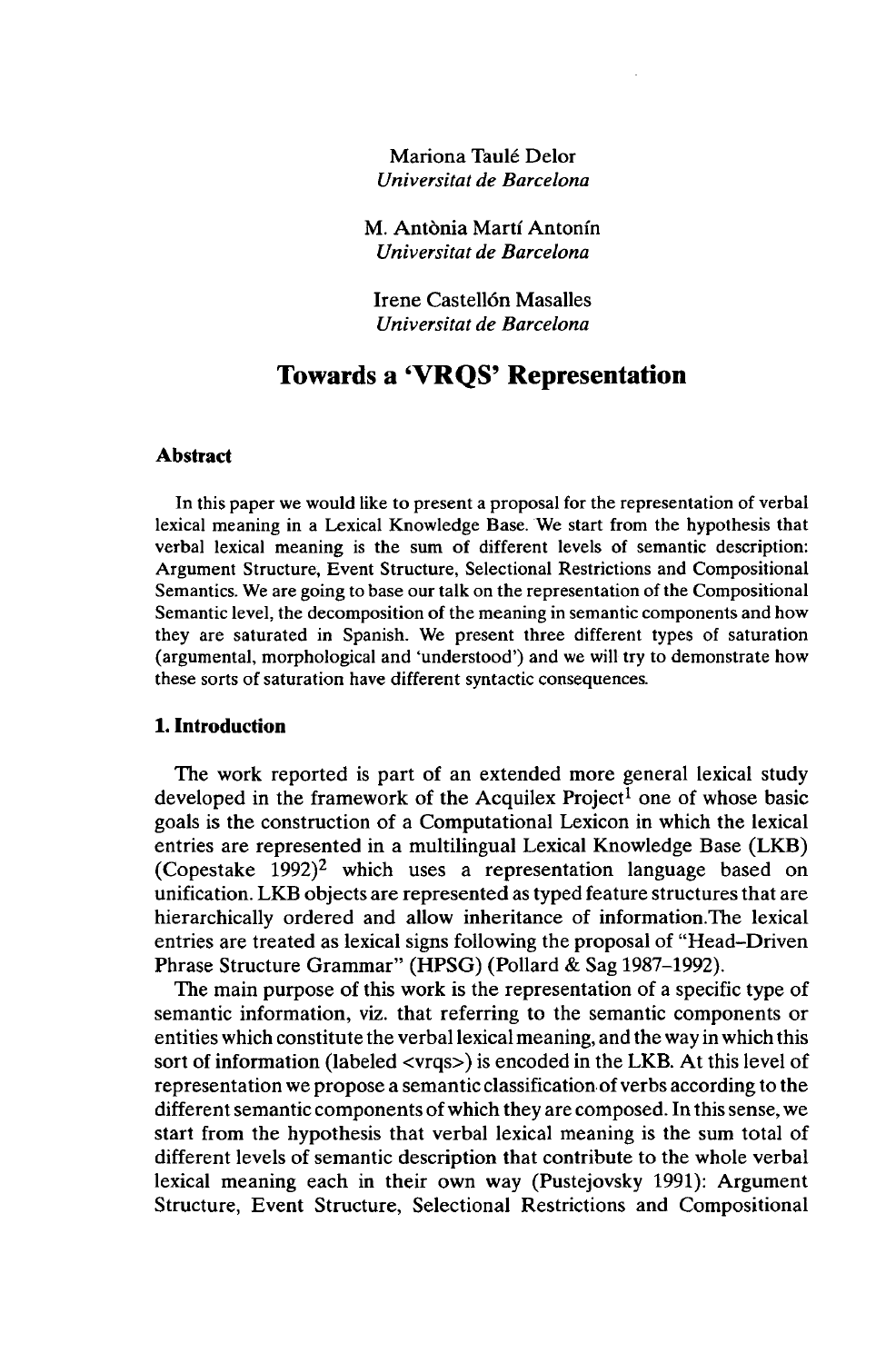Semantics.<sup>3</sup> Each one of these semantic levels contributes different types of information to the verbal meaning and, therefore, in order to give a complete semantic characterization of verbs the representation of all of them is necessary.

In this work we deal with the semantic subset of motion verbs in Spanish in order to illustrate the treatment and encoding of the Compositional Semantic level.

### **2. Verbs in the Lexical Knowledge Base**

Verbal lexical entries are represented in the LKB as lexical signs in which morpho-syntactic and semantic information is encoded together (See Figure 1). Verbs are treated as 'head' elements of their sentences. In this sense, verbs provide the relational and semantic structure for the sentences in which they play the central role.

| verb-sign (lex-sign complex-sign)                           |
|-------------------------------------------------------------|
| $<$ orth $>$ = orth                                         |
| $\langle cat \rangle$ = complex-cat<br>$\ddot{\phantom{0}}$ |
| $\epsilon$ = verb-sem                                       |
| $<$ rgs> = $v$ rgs.                                         |
|                                                             |
|                                                             |

Figure 1: Lexical and verbal signs.

Argument Structure, Event Structure and the specification of Selectional Restrictions are encoded in the <verb-sem> feature, while the information concerning the different semantic components is defined in the <vrqs> feature. The semantic information included in <verb-sem> is represented as a conjunctive logical form in which the verbal predicate is characterized as a type of event and the semantic relation between verbal predicate and its arguments is expressed by means of thematic proto-roles. In the logical form, the selectional restrictions that can flesh out the arguments of the verbal predicate are specified as well.<sup>5</sup> The last level of semantic representation, encoded in the LKB as <vrqs>, includes information concerning the semantic class to which the verb belongs and also information about the verbal arguments saturated by the verb.

In the verbalsign,syntactic and semantic information are related by means ofthe coindexing ofthe subcategorized arguments specified in <cat> and the arguments of the logical form specified in <verb-sem>, in such a way that the verbal argument selection is evident.

Next we present, in a more detailed way, the nature of compositional representation, and we argue why such a level of representation is needed.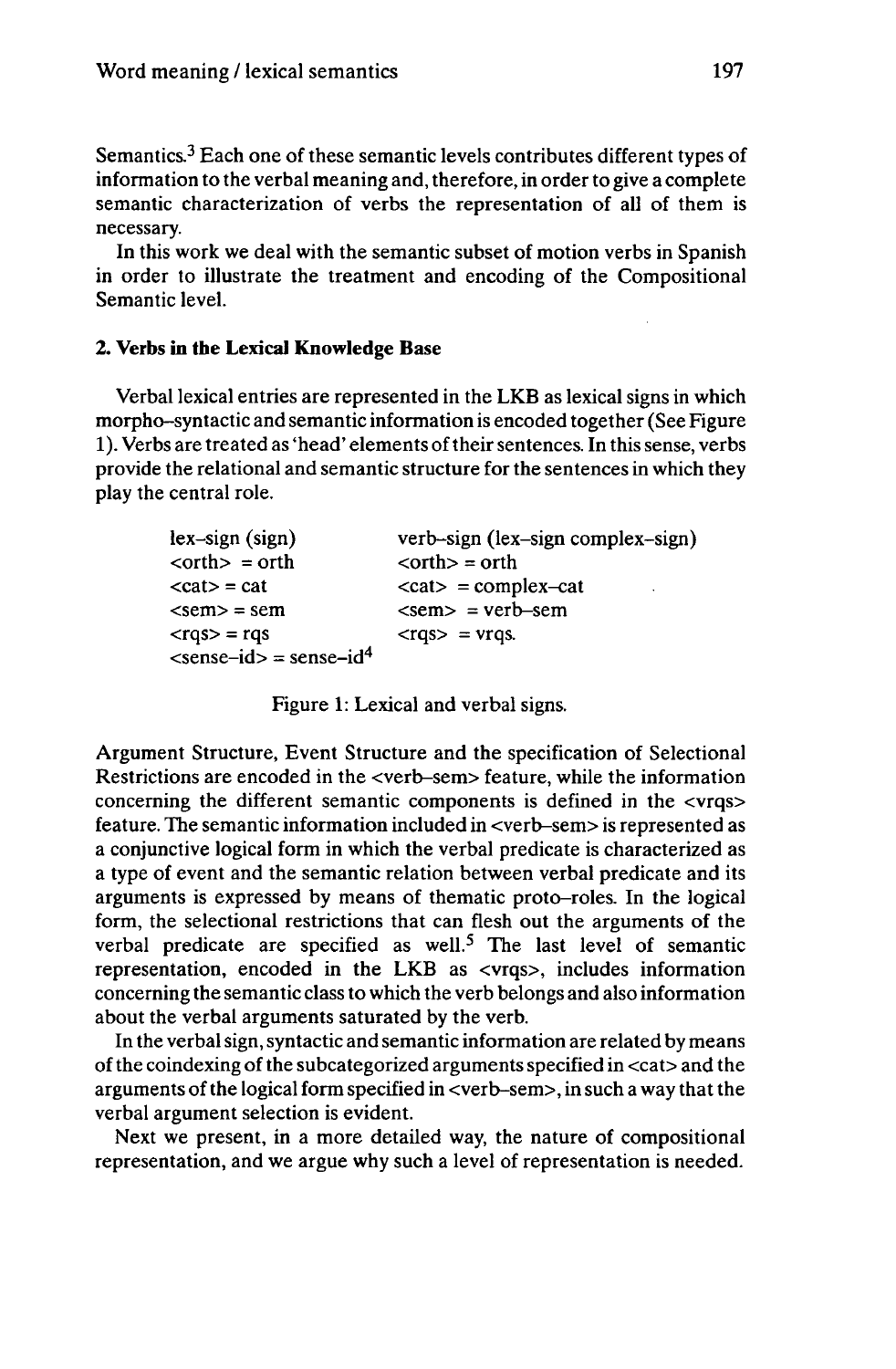#### **3. 'VRQS' and decomposition**

The level of compositional representation includes the abstract specification of the meaning of a concrete verb by means of its decomposition into semantic components or entities (Talmy 1985; Jackendoff 1990). Each particular semantic domain is characterized by a defined subset of semantic components. Basing ourselves on the subset of motion verbs dealt with in our work, we illustrate the way we carried out the decomposition of meaning.

The abstract representation of the meaning of a motion verb (e.g.: *mover* (to move), *andar* (to walk), *subir* (to go up), *bajar* (to go down), *zigzaguear* (to zigzag), *gatear* (to crawl), *aletear* (to wing), etc.) involves, basically, Agent, Patient, Path, Manner and Motion as semantic components. In this area, it is necessary to distinguish verbs characterized by the presence of an Agent who causes the motion of the Patient (the object moved), from those motion verbs, so-called 'unaccusatives', where it seems that there is an identification between Agent and Patient (e.g.: *Clara entra las sillas* vs. *Clara anda deprisa* ('Clara brings in the chairs' vs. 'Clara walks fast')). Motion also involves the Path taken by the moved or displaced element. The path component may be defined or undefined; we can also distinguish between verbs involving a displacement and verbs involving movement without displacement (contained motion), etc. The motion class can also describe the manner, or medium, (Manner) in which the action is carried out and the part of the body involved in the movement.

Semantic components are a discrete set, or so it seems, but the (noun) objects that can flesh them out (i.e. selectional restrictions) differ according to the semantic class of verb. Hence, verbal semantic classes are defined according to the semantic components which constitute the verbal meaning, according to the possible combinations of these components and according to the possible restrictions as regards the values of the components.

#### **4. 'VRQS' and lexical saturation**

Once a verbal lexical meaning is decomposed into semantic components, each of them must be satisfied, or: saturated lexically, so that the meaning of that verb be completed. The saturation of these arguments can be carried out in three different ways: structurally, morphologically or by means of the so called 'understood' arguments.

a. In the first type of saturation, called structural or argumentai saturation, the semantic components are saturated syntactically and independently of the verbal form. This type of saturation is related to the semantic arguments subcategorized by the verb and, therefore, it is a kind of information included in Argument Structure.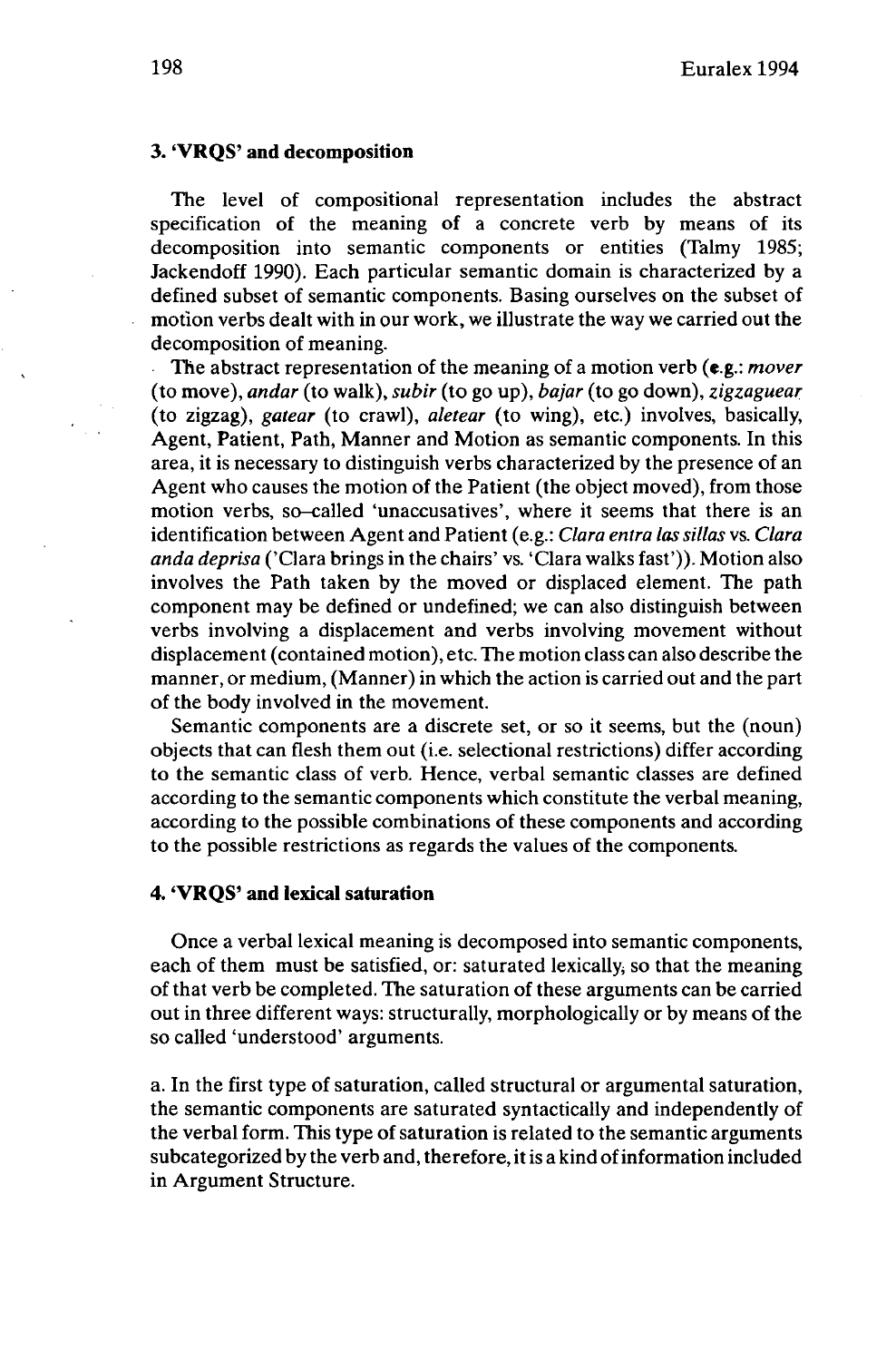(1) *Clara* entra/sube/baja/anda/corre/salta/gatea/nalguea. *Agent* Motion+Path+Manner+(Patient) ( *'Clara goes\_in/goes\_up/goes\_down/walks/runs/jumps/ crawls or goes\_on\_all\_fours/shakes\_the\_buttocks. ')*

In the above example, the intransitive use of a motion verb (example 1) entails the structural or argumental saturation of the Agent component. This argument is expressed syntactically by a nominal phrase.

b. In morphological saturation, the semantic components are realized in the verbal form by means of a morphological process of lexical derivation. The expression of the morphologically saturated argument can be done either by means of prefixes and suffixes attached to the verbal form (example 2), or by means of the nominal or adjectival stem from which the verb is derived (example 3) (Baker 1988).

(2) nalguear, gatear, etc.  $\leftarrow$  ar'  $\rightarrow$  manner of motion

The underlined suffix in example 2 expresses the semantic component of Manner.

In the verbs of example 3, we can observe that the argument morphologically saturated in the verbal form can be related to different semantic components: Patient, Manner, Path, etc.

| (3) | 'nalguear' | -> 'mover las <i>nalgas</i> ' (Patient).       |
|-----|------------|------------------------------------------------|
|     | 'gatear'   | $\rightarrow$ 'andar a <i>gatas'</i> (Manner). |

c. Finally, in the last type of lexical saturation, called 'understood' saturation, the semantic components, although part of the verbal meaning, are not expressed in an explicit way, neither syntactically nor morphologically, in the verbal form. This is why we call them 'understood' arguments.

| (4a) | Los estudiantes bajan         |                                  | de forma ruidosa.                                         |  |  |  |
|------|-------------------------------|----------------------------------|-----------------------------------------------------------|--|--|--|
|      |                               | Agent Motion+Manner+Patient+Path |                                                           |  |  |  |
|      | ('Students go_down noisily.') |                                  |                                                           |  |  |  |
| (4b) |                               |                                  | Los estudiantes bajan por las escaleras de forma ruidosa. |  |  |  |
|      | Agent                         |                                  | Motion+Manner+Patient Path                                |  |  |  |

*('Students go\_down the stairs noisily.')*

This type of saturation relates to the syntactic alternation of the Path argument presented in some motion verbs (example 4). It can be structurally omitted or not.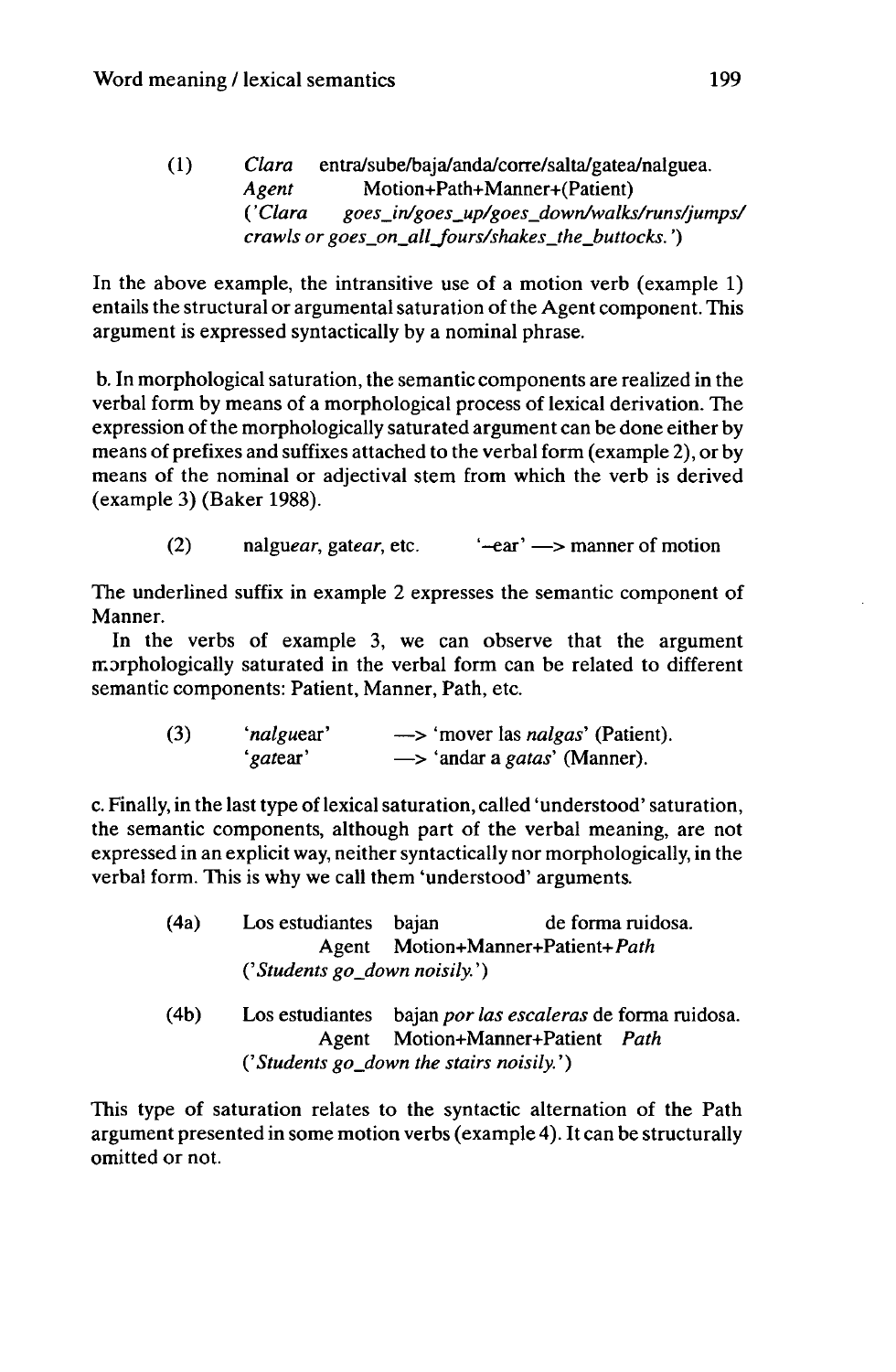#### **5. Saturation and 'diatheses'**

In this section we will focus on the syntactic consequences of the different types of lexical saturation. Semantic components can only be lexically saturated once: structurally, morphologically or in the 'understood' way. The difference between them is that the first two types of saturation can block alternations in the subcategorization patterns of verbs, while 'understood' saturation allows the alternations. So, we can establish an essential distinction between the morphological saturation carried out by a lexical derivation on one hand, and the 'understood' saturation, on the other hand.

a. In the first type of saturation, the presence of the morpheme *('-ear')* and the noun (in italic), within the verbal form (example 5), can block the syntactic realization of the arguments represented by the suffix or the noun.

- (5a) Todos *nalguem* cuando bailan salsa. Agent Motion+Manner+Patient+Path ('*Everybody' shakesJbuttocks' when they dance salsa. ')*
- (5b) \*Todos *nalguean* las *nalgas* cuando bailan salsa. Agent *Motion+Manner+Patient+Path Patient* ('\**Everybody 'shakesJbuttocks' the buttocks when they dance salsa.')*
- (5c) Todos mueven las *nalgas* cuando bailan salsa. Agent Motion+Manner+Path *Patient {'Everybody moves the buttocks when they dance salsa.')*

In the case of the intransitive verb *nalguear* (example 5), the morphological saturation of the Patient component in the verbal form by the presence of the noun from which the verb is derived, blocks the syntactic realization of the semantic component at issue and, therefore, any transitive alternation.<sup>6</sup> The only alternations allowed here are the intransitive ones: basically, the presence or absence of PP arguments. This kind of phenomenon is very extensive in the semantic field of Spanish motion verbs, in which the argument Patient is incorporated in the verbal form in order to specify the body part moved *(alear* (to flutter), *pestahear* (to blink or wink), etc.). This fact brings the possibility of distinguishing these intransitive motion verbs from those so-called unaccusatives - also intransitive - where the Patient is not a specific body part but a whole body, for which reason we say that, from a compositional point of view, there is an identification with Agent and Patient *(andar* (to walk), *correr* (to run), *bajar* (to go down), etc.).

We also can note that this sort of morphological saturation has not the same lexical consequences in the verbal argument structure. Semantic components like Agent, Patient or Path morphologically saturated have a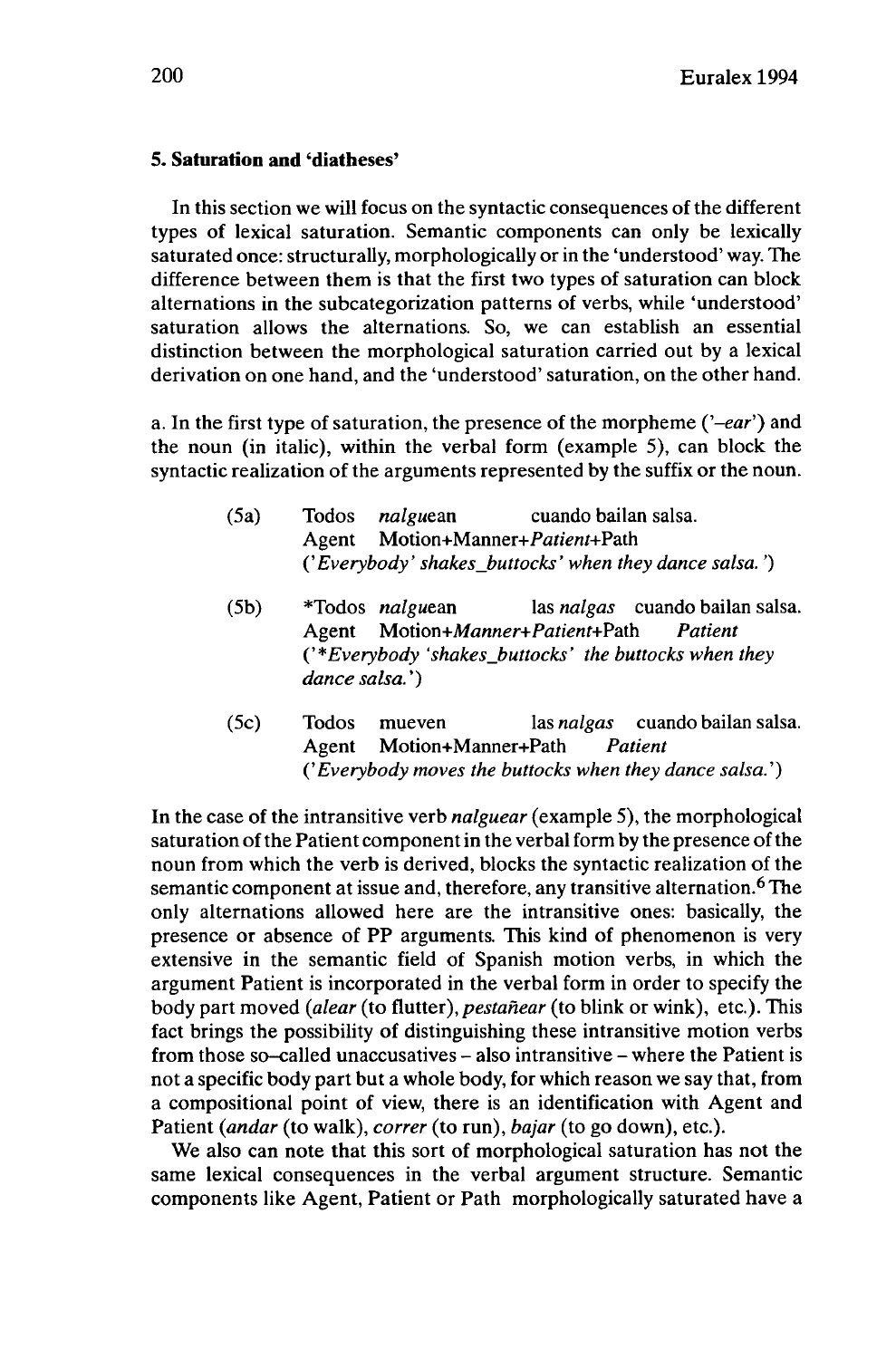clear consequence in argument structure: a verb with a Patient morphologically saturated presents a monadic argument structure, while a verb with a Patient structurally saturated has a diadic argument structure. On the other hand, the morphological saturation of components like Manner does not involve, so it seems, the argument structure of that verb.

b. 'Understood' saturation finally, does not involve a lexical mark in the verbal form and does not show any blocking on the syntactic level. So, the 'understood' argument in the verbal form is like an open position that can or cannot be carried out syntactically. In this sense, this kind of saturation is richer at subcategorization alternations.

| (6a) |            | Clara baja por las escaleras.<br>Agent Motion Path<br>('Clara goes down the stairs.') |  |        |
|------|------------|---------------------------------------------------------------------------------------|--|--------|
| (6b) | Clara baja | Agent Motion+Path<br>('Clara goes_down now.')                                         |  | ahora. |

The semantic component Path in the motion verb *bajar* (example 6) can be represented syntactically by a prepositional phrase (example 6a) or it can be 'understood' in the verbal form (6b). When we use a motion verb like *bajar* we expect a Path so that the lexical verbal meaning may be completed, but when the argument is not syntactically expressed it can be inferred from the verbal form and, obviously, in (example 6b) the Path is less specific.

## **6. 'VRQS' in the LKB**

The semantic information concerning 'VRQS' is represented by  $\langle \text{rgs} \rangle$ feature in the verbal entry. Its value is always <vrqs> for the verbal signs. We have adopted this term in order to unify the information contained in lexical entries: in nominal signs we express the semantic information of nouns by the <nrqs> feature, following the initial proposal of J. Pustejovsky (1991). 'VRQS' is a complex typed feature structure in which two kinds of information are expressed: the semantic class and the way in which the semantic components of the verb are saturated.

Figure 2 shows a partial view of the semantic classes included in the 'VRQS' of the LKB's type system. The semantic components like 'medium-v', 'manner-v', 'ag-pat-v', 'path-v', etc. are specified at the first level of the hierarchy. At the successive levels, the combination of these semantic components is expressed giving as a result a semantic classification of verbs into 'motion-manner', 'motion-path', 'motion-manner-path', etc.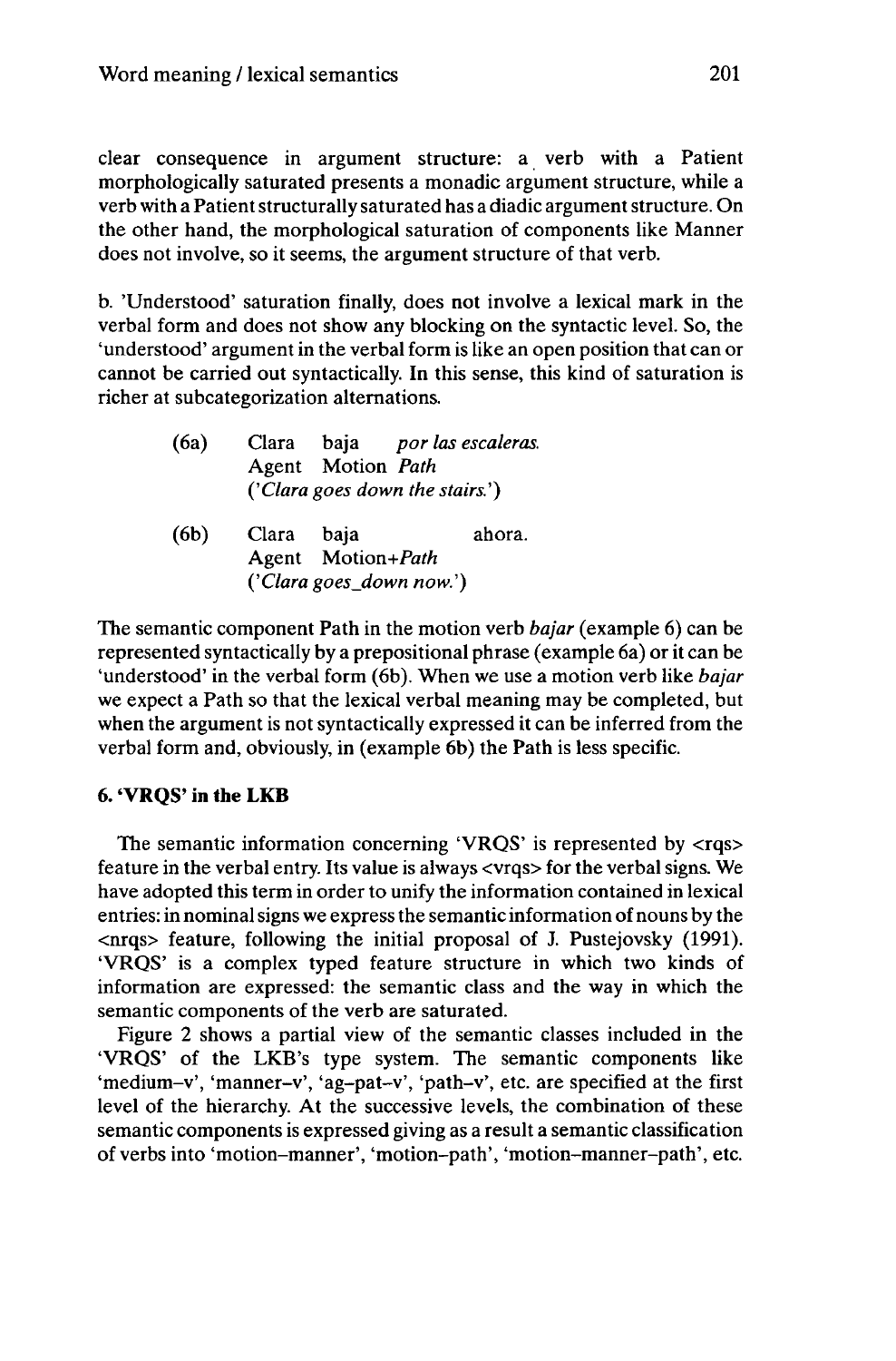

Figure 2: Type Hierarchy: Semantic components

Every semantic component has a complex structure in which the information about the type of lexical saturation presented by verbs is specified, for instance:

> motion-path (ag-pat-v) Pathl (top) (OR defined undefined).  $\le$ sem-class $>$  = motion  $<sub>ex</sub>$   $<sub>ex</sub>$   $<sub>ex</sub>$   $<sub>ex</sub>$   $<sub>ex</sub>$   $<sub>ex</sub>$   $<sub>ex</sub>$   $<sub>ex</sub>$   $<sub>ex</sub>$   $<sub>ex</sub>$   $<sub>ex</sub>$   $<sub>ex</sub>$   $<sub>ex</sub>$   $<sub>ex</sub>$   $<sub>ex</sub>$   $<sub>ex</sub>$   $<sub>ex</sub>$   $<sub>ex</sub>$   $<sub>ex</sub>$   $<sub>ex</sub>$   $<sub>ex</sub>$   $<sub>ex</sub>$  </sub></sub></sub></sub></sub></sub></sub></sub></sub></sub></sub></sub></sub></sub></sub></sub></sub></sub></sub></sub></sub></sub>  $\alpha$  -valued-saturation-pth  $\alpha$  = path 1.

## **7. Conclusions**

We have presented a first approach to 'VRQS' representation in a Lexical Knowledge Base, which describes the verbal lexical meaning in terms of its semantic components. We have shown how 'VRQS' could encode some phenomena of saturation and how this information has important syntactic consequences: we can block a specific subcategorization alternation according to the type of argument saturation.

So far, we have worked with six different semantic classes of verbs: cooking, communication, ingestion, motion, perception and weather verbs. The future aim of the research is to develop more semantic classes in order to have enough complete representation for different verbs.

#### **Notes**

- **<sup>1</sup>** The research reported here was undertaken in the framework of the Acquilex-ll Project (Esprit 7315) 'The Acquisition of Lexical Knowledge for Natural Language Processing Systems" at the Universität Politècnica de Catalunya.
- 2 Copestake (1992) shows a complete treatment of the functionality of the LKB and its representation language (LRL). Other interesting documents about the LKB are Ageno et al. (1992), Copestake et al. (1991), Sanfilippo (1991).
- 3 We will not discuss the information referring to argument structure, event structure and selectional restrictions as they are adequately treated in Sanfilippo (1991).
- 4 The feature 'sense-id' specifies the information about the source dictionary, language, sense, etc. of the entry.